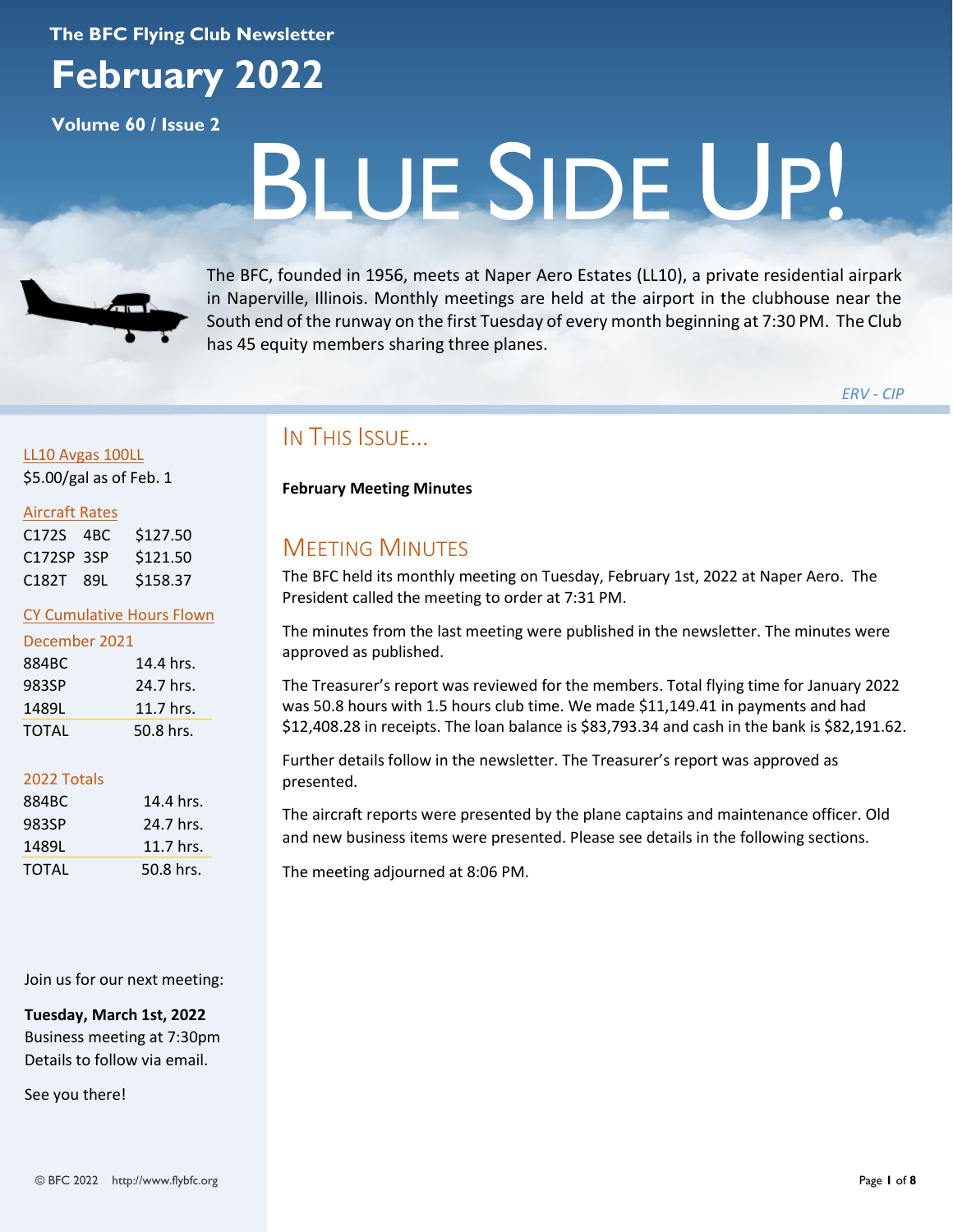#### **Attendees Members**

Kevin Kanarski Ray Kvietkus Jim Robertson Jack Lindquist Chuck Blazevich Kris Knigga Zack Willig Nick Davis Rich Andrews Jim Williams Don Patterson Jeff Hilsenbeck

#### **Guests**

JJ Starr Kate Bailes Jake Black

#### **Social**

Joe Willig

### TREASURER'S REPORT

| I. AIRCRAFT DATA (end of day 1/30/2022) |         |         |         |  |  |  |
|-----------------------------------------|---------|---------|---------|--|--|--|
| 884BC<br>983SP<br>1489L                 |         |         |         |  |  |  |
| BEGIN TACH                              | 3,235.8 | 5,786.3 | 1,816.5 |  |  |  |
| END TACH                                | 3,250.2 | 5,811.0 | 1,828.2 |  |  |  |
| TOTAL HOURS                             | 14.40   | 24.70   | 11.7    |  |  |  |
| тво                                     | 2,000   | 2,000   | 2,000   |  |  |  |
| TMOH                                    | 911     | 740     | 172     |  |  |  |

| <b>MONTHLY BILLING SUMMARY</b><br>н. |    |          |    |          |    |          |    |              |
|--------------------------------------|----|----------|----|----------|----|----------|----|--------------|
|                                      |    | 884BC    |    | 983SP    |    | 1489L    |    | <b>TOTAL</b> |
| <b>TOTAL HOURS</b>                   |    | 14.40    |    | 24.70    |    | 11.70    |    | 50.8         |
| LESS: CLUB TIME                      |    | (0.30)   |    | (0.80)   |    | (0.40)   |    | (1.50)       |
| <b>BILLABLE HOURS</b>                |    | 14.10    |    | 23.90    |    | 11.30    |    | 49.3         |
| <b>BILLING RATE</b>                  | \$ | 127.50   | \$ | 121.50   | \$ | 158.37   |    |              |
|                                      |    |          |    |          |    |          |    |              |
| <b>FLYING CHARGES</b>                | \$ | 1.797.75 | \$ | 2.903.85 | \$ | 1,789.58 | \$ | 6,491.18     |
| <b>MONTHLY DUES</b>                  |    |          |    |          |    |          | \$ | 6,660.00     |
| <b>FUEL CREDITS</b>                  |    |          |    |          |    |          | \$ | (701.90)     |
| <b>OTHER CREDITS</b>                 |    |          |    |          |    |          | \$ | (41.00)      |
| <b>TOTAL BILLINGS</b>                | \$ | 1,797.75 | \$ | 2,903.85 | S  | 1,789.58 | \$ | 12,408.28    |

#### **III. MEMBER CREDIT BREAKDOWN**

| Eric Swanson         | <b>Fuel Credit</b>  | (132.00)       |
|----------------------|---------------------|----------------|
| Kristoffer Knigga    | Fuel credit         | (218.30)       |
| John Wrycza          | Fuel credit         | (213.36)       |
| <b>Eric Swanson</b>  | <b>Fuel Credit</b>  | (138.24)       |
| Jack Lindquist       | <b>IRS File Fee</b> | (41.00)        |
| <b>TOTAL CREDITS</b> |                     | (742.90)<br>\$ |

| <b>BANK BALANCES</b><br>$IV_{-}$                  |          |                           |                 |                |  |  |  |
|---------------------------------------------------|----------|---------------------------|-----------------|----------------|--|--|--|
| <b>CHECKING</b><br><b>SAVINGS</b><br><b>TOTAL</b> |          |                           |                 |                |  |  |  |
| <b>BEGIN BALANCE</b>                              | S        | 30,553.46                 | 50,245.49<br>S. | 80,798.95<br>S |  |  |  |
| lCash In<br>Cash Out                              | \$<br>\$ | 16,939.66<br>(15, 547.41) | 0.42<br>∣\$     |                |  |  |  |
| <b>ENDING BALANCE</b>                             | \$       | 31,945.71                 | 50,245.91<br>S  | 82,191.62<br>S |  |  |  |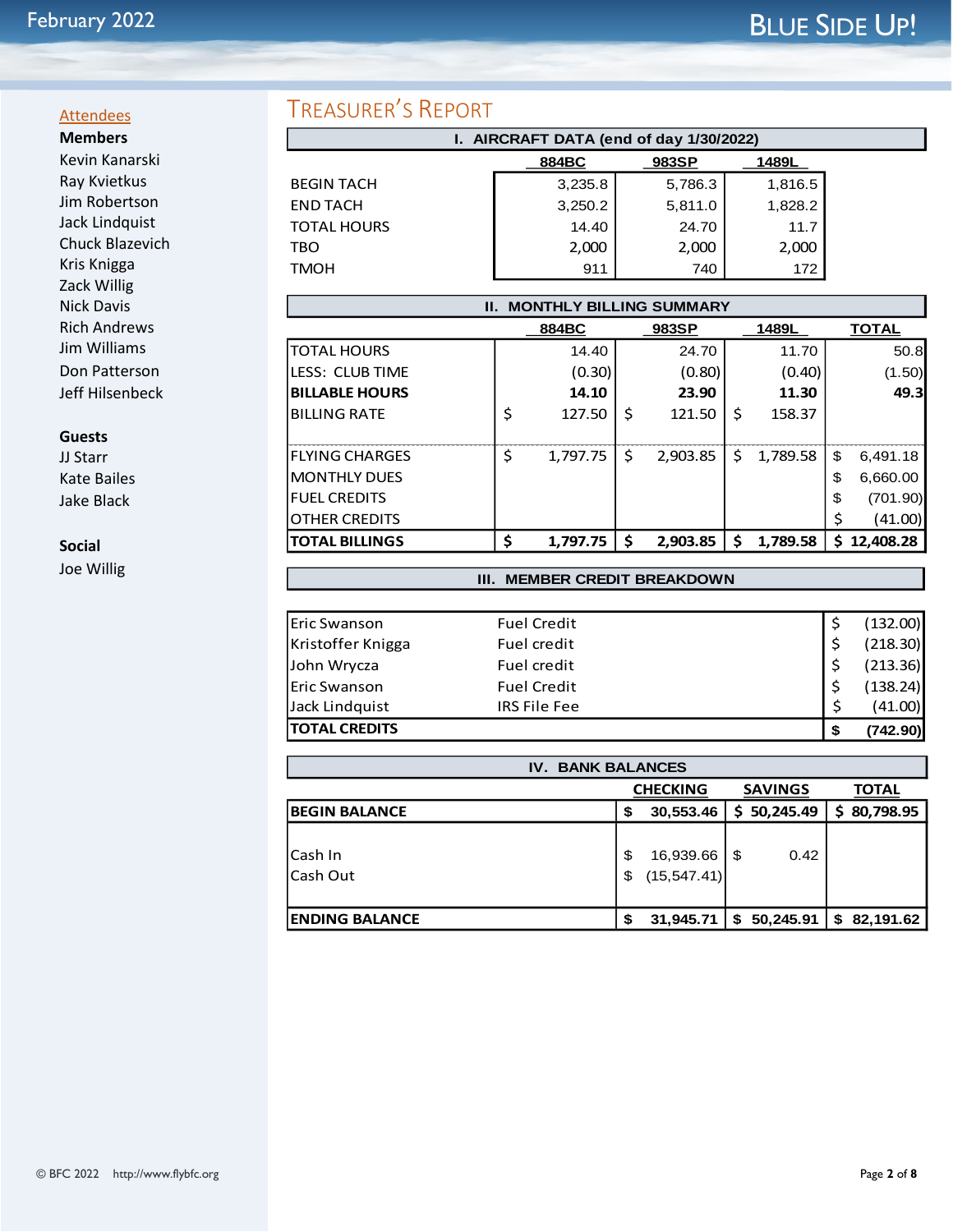| <b>RESERVES</b><br>V.  |    |                  |    |                 |   |                |
|------------------------|----|------------------|----|-----------------|---|----------------|
|                        |    | <b>BEGIN BAL</b> |    | INC / (DEC)     |   | <b>END BAL</b> |
| INSURANCE (\$2300/mo)  | \$ | 4,600.00         | \$ | $(4,600.00)$ \$ |   |                |
| ANNUALS (\$1000/mo)    | \$ | 8,000.00         |    | 1,000.00        | S | 9,000.00       |
| LL10 DUES (\$425/ mo)  | \$ | 1,275.00         |    | 425.00          |   | 1,700.00       |
| IINACTIVE MEMBER       | \$ | 7,726.72         |    |                 | s | 7,726.72       |
| ENG OVRHL (\$2600/mo)  | \$ | 35,062.00        |    | 2,600.00        |   | \$37,662.00    |
| CREDIT BALANCE MEMBERS |    | 3,115.91         |    | 962.21          |   | 4,078.12       |
| EQUIPMENT UPGRADE      |    | 21,019.32        |    | 1,005.46        |   | 22,024.78      |

| ΤΟΤΑL | $80,799$   \$ |  | $1,392.67$   \$82,191.62 |
|-------|---------------|--|--------------------------|
|       |               |  |                          |

| <b>VI. PAYMENT DETAIL</b> |                       |                            |                                      |  |  |  |  |  |  |
|---------------------------|-----------------------|----------------------------|--------------------------------------|--|--|--|--|--|--|
| <b>Description</b>        | Vendor                |                            | <b>Amount</b>                        |  |  |  |  |  |  |
| All 3 aircraft            | Avemco                | \$                         | 6,900.25                             |  |  |  |  |  |  |
|                           | Naper Aero            | \$                         | 2,953.67                             |  |  |  |  |  |  |
|                           |                       |                            |                                      |  |  |  |  |  |  |
|                           |                       | \$                         | 870.19                               |  |  |  |  |  |  |
| Maintenance               |                       | \$                         | 203.30                               |  |  |  |  |  |  |
| 4BC/3SP                   |                       | \$                         | 40.00                                |  |  |  |  |  |  |
|                           | <b>Aircraft Clubs</b> | \$                         | 36.00                                |  |  |  |  |  |  |
|                           | <b>USPS</b>           | \$                         | 146.00                               |  |  |  |  |  |  |
|                           |                       |                            |                                      |  |  |  |  |  |  |
|                           |                       | S                          | 11,149.41                            |  |  |  |  |  |  |
|                           |                       | Garmin SW UpdaGarmin/Ray K | Center for Avia<br>State of Illinois |  |  |  |  |  |  |

#### **VII. LOAN STATUS**

| <b>AIRCRAFT LOAN BALANCE</b> | S | 83,793.34 |
|------------------------------|---|-----------|
| ITOTAL LOAN PAYMENT          |   | 1,110.21  |
| IPRINCIPAL PAID              |   | 684.38    |
| INTEREST PAID @ $6.0\%$      | S | 425.83    |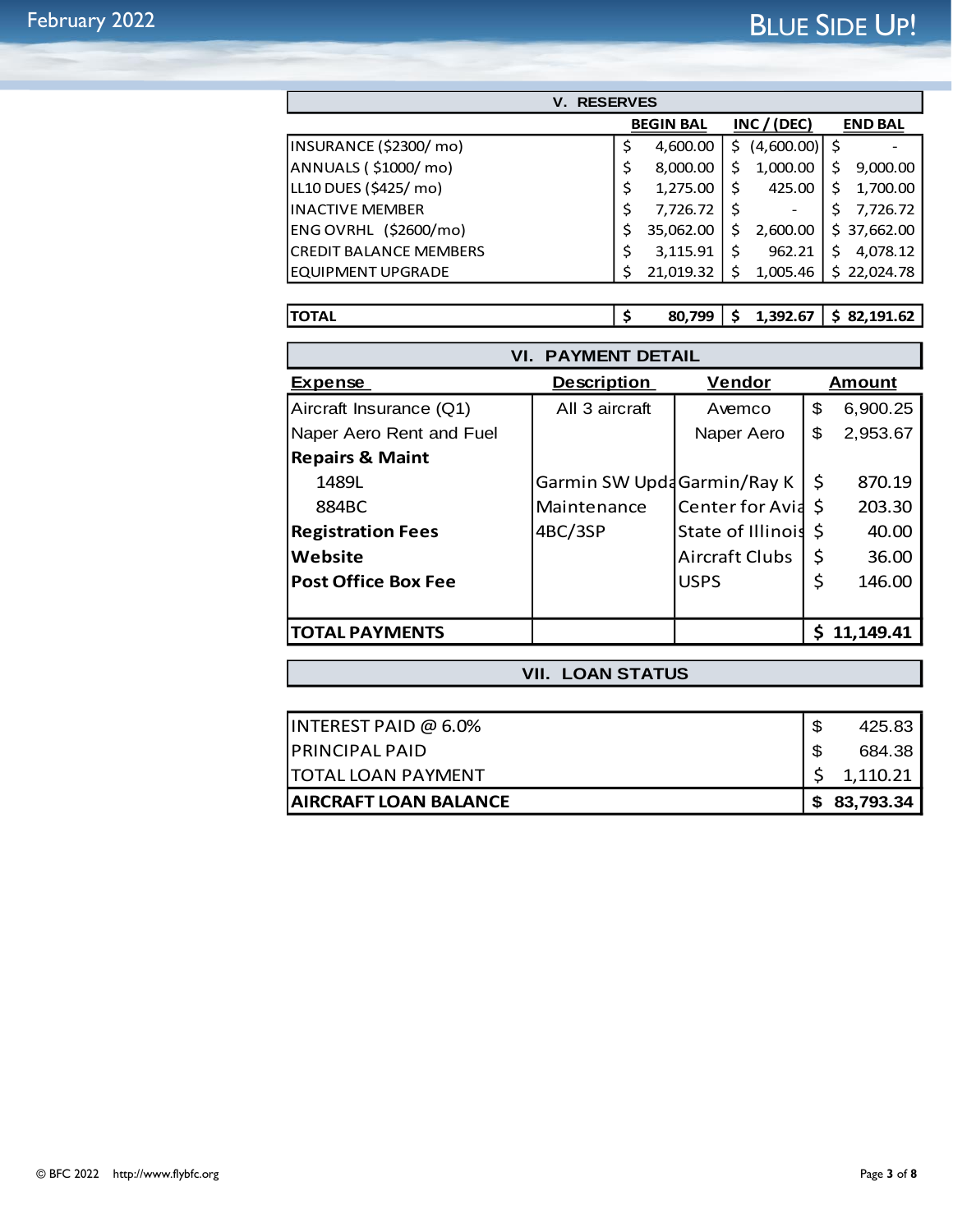### BLUE SIDE UP!

### FIYING HOURS

| anu | . . |  |
|-----|-----|--|

| 884BC             |        |  |  |  |
|-------------------|--------|--|--|--|
| <b>FLYING</b>     | 14.4   |  |  |  |
| <b>TACH</b>       | 3250.2 |  |  |  |
| <b>TBO</b>        | 2000   |  |  |  |
| <b>TMOH</b>       | 911    |  |  |  |
| <sup>†</sup> CLUB | 0.3    |  |  |  |
| *GAL/HR.          | 10.2   |  |  |  |

| 983SP             |        |  |  |
|-------------------|--------|--|--|
| <b>FLYING</b>     | 24.7   |  |  |
| <b>TACH</b>       | 5811.0 |  |  |
| <b>TBO</b>        | 2000   |  |  |
| <b>TMOH</b>       | 740    |  |  |
| <sup>†</sup> CLUB | 0.8    |  |  |
| *GAL/HR.          | 10.2   |  |  |

| 1489L             |        |  |  |
|-------------------|--------|--|--|
| <b>FLYING</b>     | 11.7   |  |  |
| <b>TACH</b>       | 1828.2 |  |  |
| <b>TBO</b>        | 2000   |  |  |
| <b>TMOH</b>       | 172    |  |  |
| <sup>†</sup> CLUB | 0.4    |  |  |
| *GAL/HR.          | 12.3   |  |  |

TBO – engine time between overhauls TMOH – engine time to major overhaul

- † Includes orientation flights
- \* Gallons per hour for calculating hourly rate. Do not use for flight planning.

### AIRCRAFT REPORTS

#### N983SP

- 1) Dipstick tube and gasket repaired
- 2) Fuel injector line inspection complete
- 3) Right seat recliner has a cracked bracket; parts on order

#### N884BC

- 1) Oil changed earlier in the month
- 2) Fuel injector line inspection complete
- 3) Oil pressure regulator replaced
- 4) Standby battery logic card replaced
- 5) Seat belt inflator awaiting parts

#### N1489L

- 1) Looking into battery tender to help stay topped up in colder months
- 2) At time of meeting is in the shop for transponder upgrade
- 3) Annual is scheduled for the end of February

### AIRPORT AFFAIRS

Updates for Naper Aero airport are:

- Gas is  $$5.00/gal$  as of  $2/1$
- North windsock is damaged and is being replaced
- New winch being installed for 4BC
- Large, prop-height snow banks are around the airport
- Fuel tanks are insured for another year. After that, they may need to be replaced

### **OLD BUSINESS**

#### **89L Engine Overhaul**

89L is nearing its engine overhaul time, potentially being due during 2022. Discussions are underway among the appropriate folks.

### NEW BUSINESS

No new business to cover.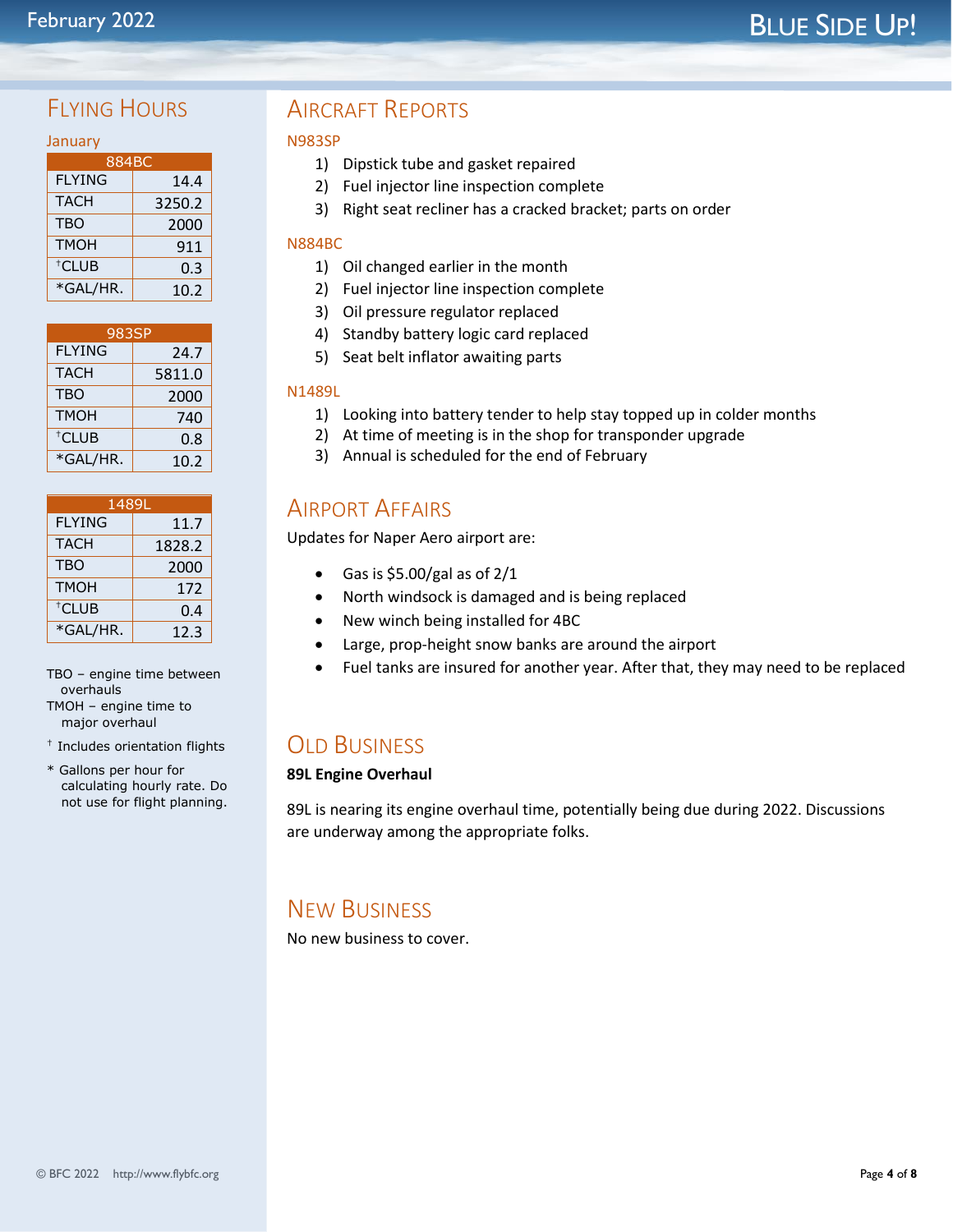#### **SAFFTY**

A link to official, updated FARs has been added to the links page in Aircraft Clubs.

<https://www.aircraftclubs.com/pages/view/club.php#links>

[https://www.gleim.com/aviation/faraim/?pageNum=2d1d5320#avTab%3DpageNum%3](https://www.gleim.com/aviation/faraim/?pageNum=2d1d5320#avTab%3DpageNum%3D2d1d5320) [D2d1d5320](https://www.gleim.com/aviation/faraim/?pageNum=2d1d5320#avTab%3DpageNum%3D2d1d5320)

A link has also been added to a shop that does headset repairs.

#### <https://www.kcheadsets.com/>

Loss of GPS Signals continues to be an issue. Stay prepared with backups and situational awareness.

### MEMBERSHIP AND GUESTS

We had several guests at the February meeting. Returning guest JJ grew up at LL10 and is a drone pilot for the DoE, he would like to learn to fly. Returning guest Kate lives at LL10. Jake got his license at Clow last summer and is an associate member of NFC.

There continues to be a strong entrance list with 12 applications currently submitted.

#### ACCOMPLISHMENTS

No accomplishments were announced at the meeting.

### MEMBERS SECTION

This section is for you, the members, to showcase your airplane adventures in the Photo Corner and let others know of your accomplishments. We are also looking for members to submit articles for the newsletter. With the years of flying experience we have in our club, we are looking for members to submit articles in the style of 'I learned about flying from that', 'Never Again' or 'Stick and Rudder'. It is in our best interest to make our small community of pilots safer by passing on experience and knowledge. Submit articles to the club secretary.

No article was submitted for this month's newsletter, however John shared a picture of the recent FAA recertification flight.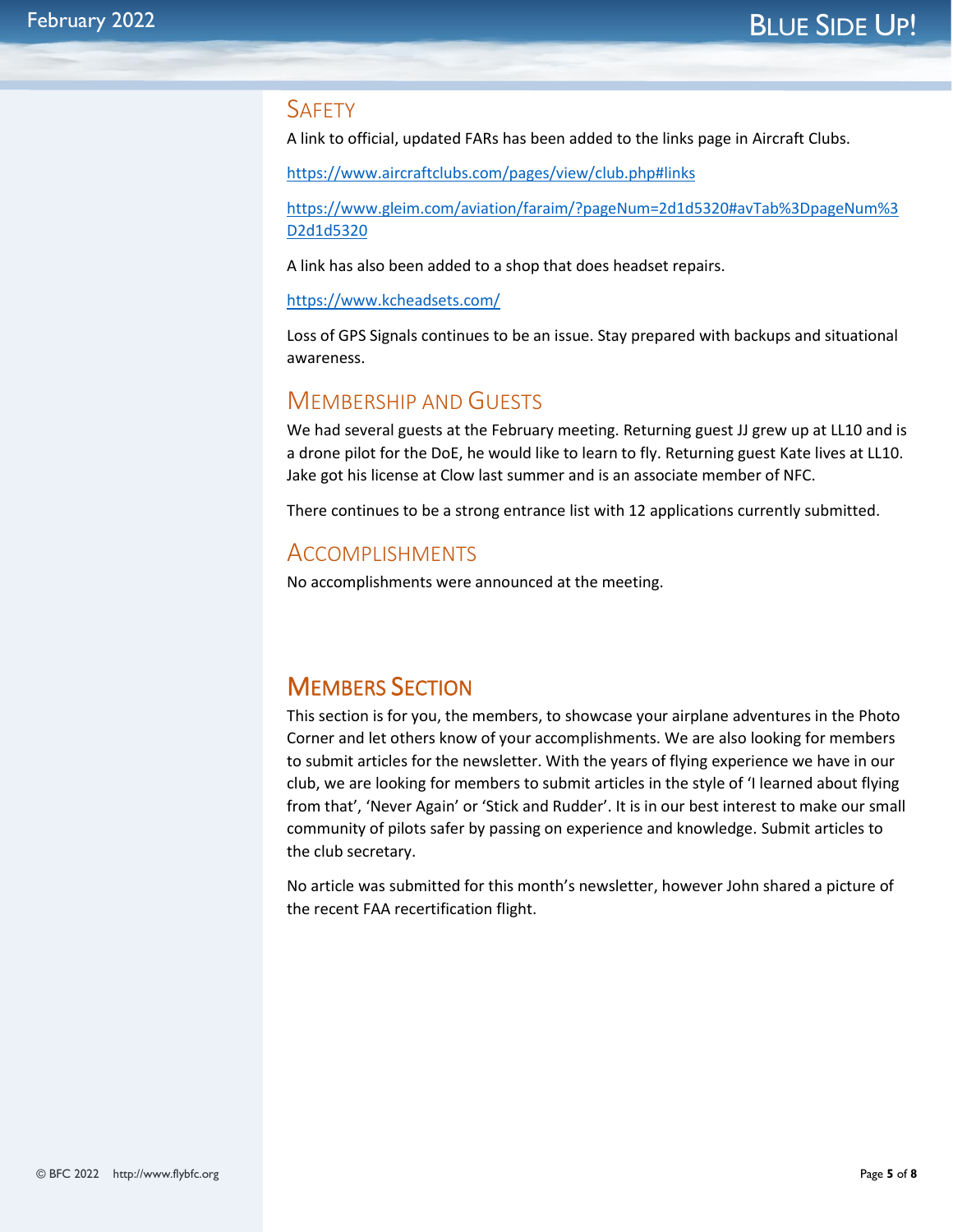## BLUE SIDE UP!

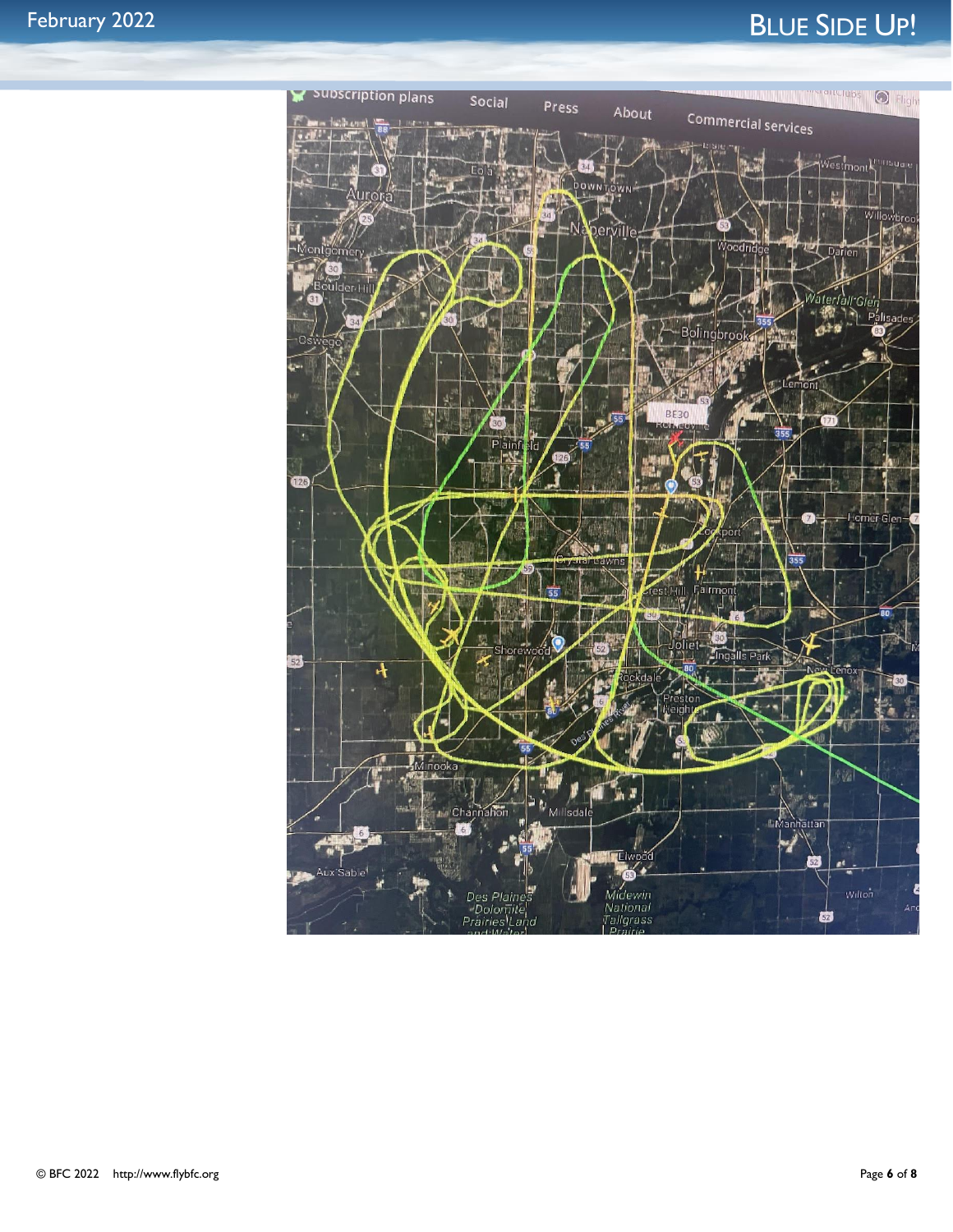### OPERATIONAL & SAFETY REMINDERS

Remember, each of us owns 1/45 of these planes. Adherence to the reminders listed below will keep us safer and help to hold down the cost of maintenance. If you have a problem with a club plane notify the plane captain or maintenance officer before you arrange for any repairs. Let those people decide the best way to have the plane fixed. Phone numbers are in the fuel logbook in the plane.

**Beware of TFR's:** Presidential and stadium (Joliet Speedway & Dekalb Univ.).

**Windshield cleaning:** Use a clean, soft cloth to clean the windshield. Paper towels scratch the soft plastic. Clean rags should be in each plane; more are in the cabinets by 983SP.

**Preflight inspection:** Use the checklist. It's easy to get distracted and skip important things. When finished, step back and walk around the plane to take in the big picture.

**Tire pressure:** Check pressure visually before each flight. If tires look low add air using the red BFC air compressor located in the hangar. Tire gauge is with the compressor. 30 psi all around will do for the C-172's, 40 psi for the C-182.

**Engine oil:** Check the oil change sticker before each flight. If due it's OK to fly, but notify the plane captain or maintenance officer. If you add oil, log it in the fuel logbook. Oil consumption tells us about the health of the engine. Try to add only full quarts.

**Nose strut:** NEVER, EVER fly with a collapsed nose strut. Remember the sheared rivets in 388ES? That cost a lot to fix.

**Bald tires:** Bald (no grooves) is OK; cloth showing through the rubber is not. If in doubt roll the plane to check the portion of the tires that you can't see initially.

**Closing airplane doors:** Please open the window and close the door by gripping the lower windowsill. Opening the window relieves the air pressure as the door comes shut. Gripping the windowsill instead of the door panel handhold prevents expensive damage to the flimsy door panel (like we had on 388ES).

**Ground-lean after engine start:** Our fuel-injected engines run very rich at low power, which causes the plugs to foul. That results in bad mag checks and the need to have the plugs cleaned. As soon as the engine is running smoothly after start, pull the mixture out a distance of 2 finger widths. Taxi with the engine leaned. It's OK to do the run-up with the engine leaned provided that it runs smoothly. Remember to go to full rich for takeoff.

**Runways and patterns at LL10:** The preferred calm wind runway is 36. We prefer that you land on the pavement because tire wear is less costly than damage to the gyro instruments due to vibration. When making a right-hand departure, climb to pattern altitude before turning right. Alternatively, make three climbing 90° left turns and cross over the field.

**Parking at the fuel pumps:** Please be courteous to others. Don't park at the pumps for an extended period of time.

**Tow bars:** Never leave a tow bar attached to a plane after you are finished moving it. Don't set the tow bar down on the nose wheel pant; remove it.

Finally, if you damage a plane, immediately report it to the plane captain, maintenance office or a board member. You will not be judged (it can happen to anyone), and only those who need to know will hear about it. Our goal is to handle the problem discreetly, efficiently, and get the airplane back in-service ASAP. Thank you.